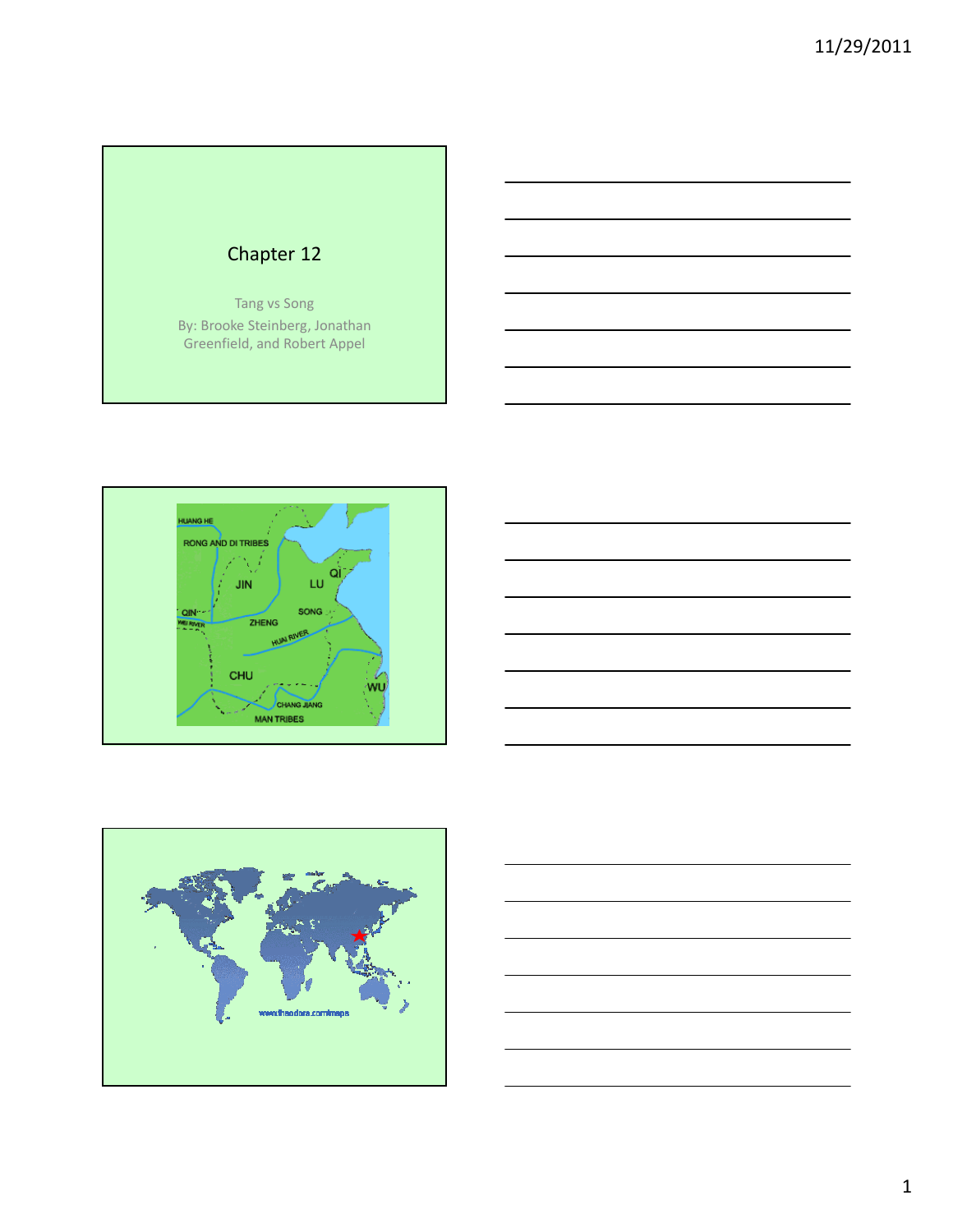#### Vocabulary

- Li Yuan the first emperor of the Tang dynasty
- Ministry of Rites administered examinations to students from Chinese government schools or those recommended by scholars
- **Jinshi** title granted to the students who passed the most difficult Chinese examination; became eligible for high office
- Pure land Buddhism emphasized salvationist aspects of Chinese Buddhism; popular among masses of Chinese society
- Chan/Zen Buddhism stressed meditation and appreciation of natural and artistic beauty; popular with members of elite Chinese society

## Vocabulary

- Empress Wu Tang ruler in China; tried to elevate Buddhism to state religion
- Wuzong Chinese emperor of Tang dynasty who openly persecuted Buddhism; reduced influenced of Chinese Buddhism in favor of Confucian ideology
- Zhao Kuangyin founder of Song dynasty; failed to overcome northern Liao dynasty
- Liao dynasty founded by nomadic Khitan people; maintained independence from Song dynasty
- Tangut rulers of Xi Xia kingdom of northwest China; one regional kingdoms during southern Song period

#### Vocabulary

- Jin Kingdom north of the Song Empire
- Grand Canal built during Sui dynasty; designed to link original centers of Chinese civilization on the north China plain with the Yangtze river
- Junks Chinese ships with watertight bulkheads, sternpost rudders, compasses, and bamboo fenders
- Flying money Chinese credit instrument that provided credit vouchers to merchants to be redeemed at the end of the voyage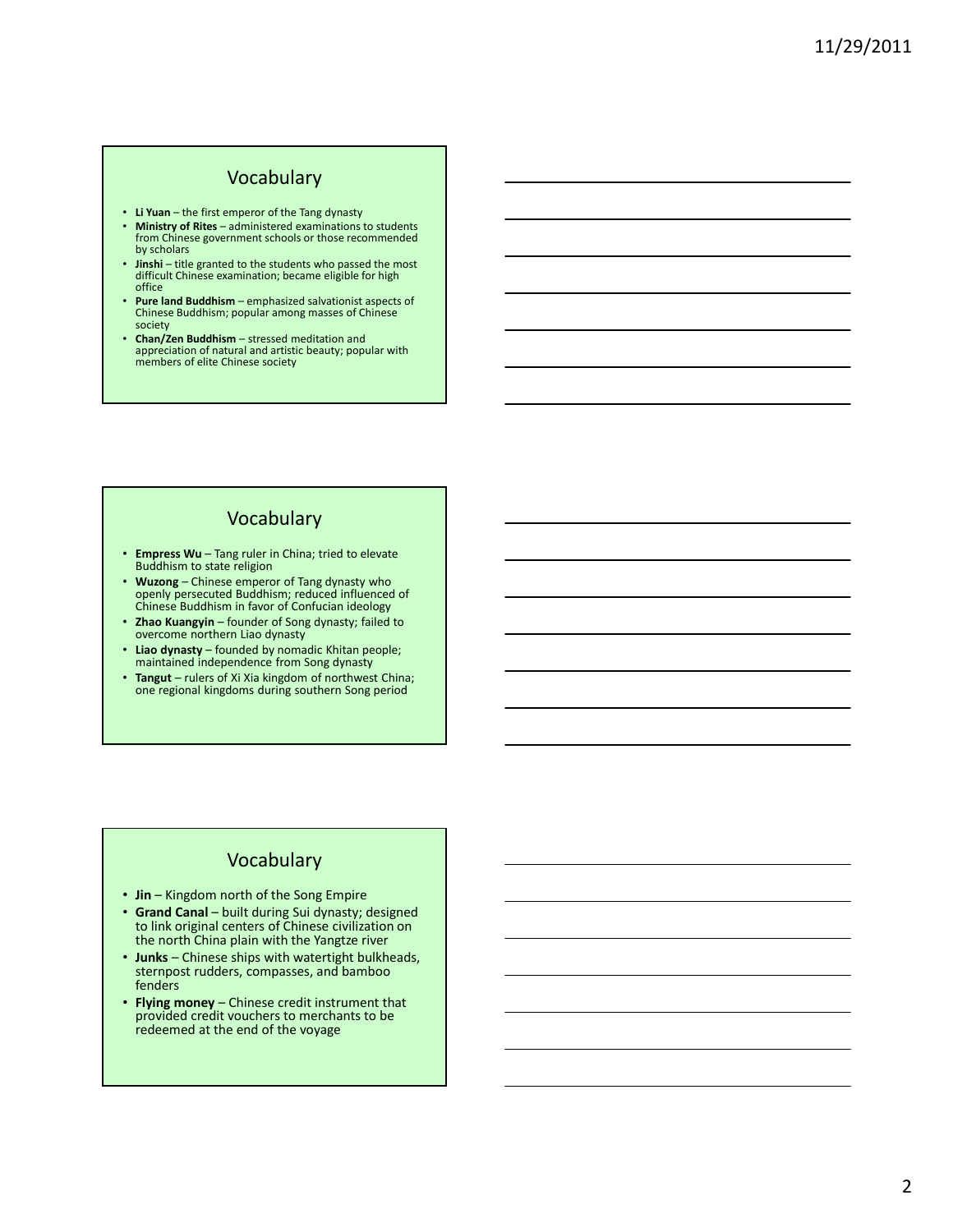## Tang Dynasty

- Emperor
- Elite families
- Scholars
- Soldiers
- Merchants
- Peasants
- Patriarchic society

## Confucianism

- Confucian ideas played roles in rebuilding bureaucracy
- Emperors trained state officials and educated them in Confucianism



#### Invasions

- Chen Kingdom split because of attacks by Wendi's armies forming the Tang Dynasty
- Nomadic people seized large sections of north China plain
- Tang armies conquered into Central Asia as far as Afghanistan
- New capital at Chang'an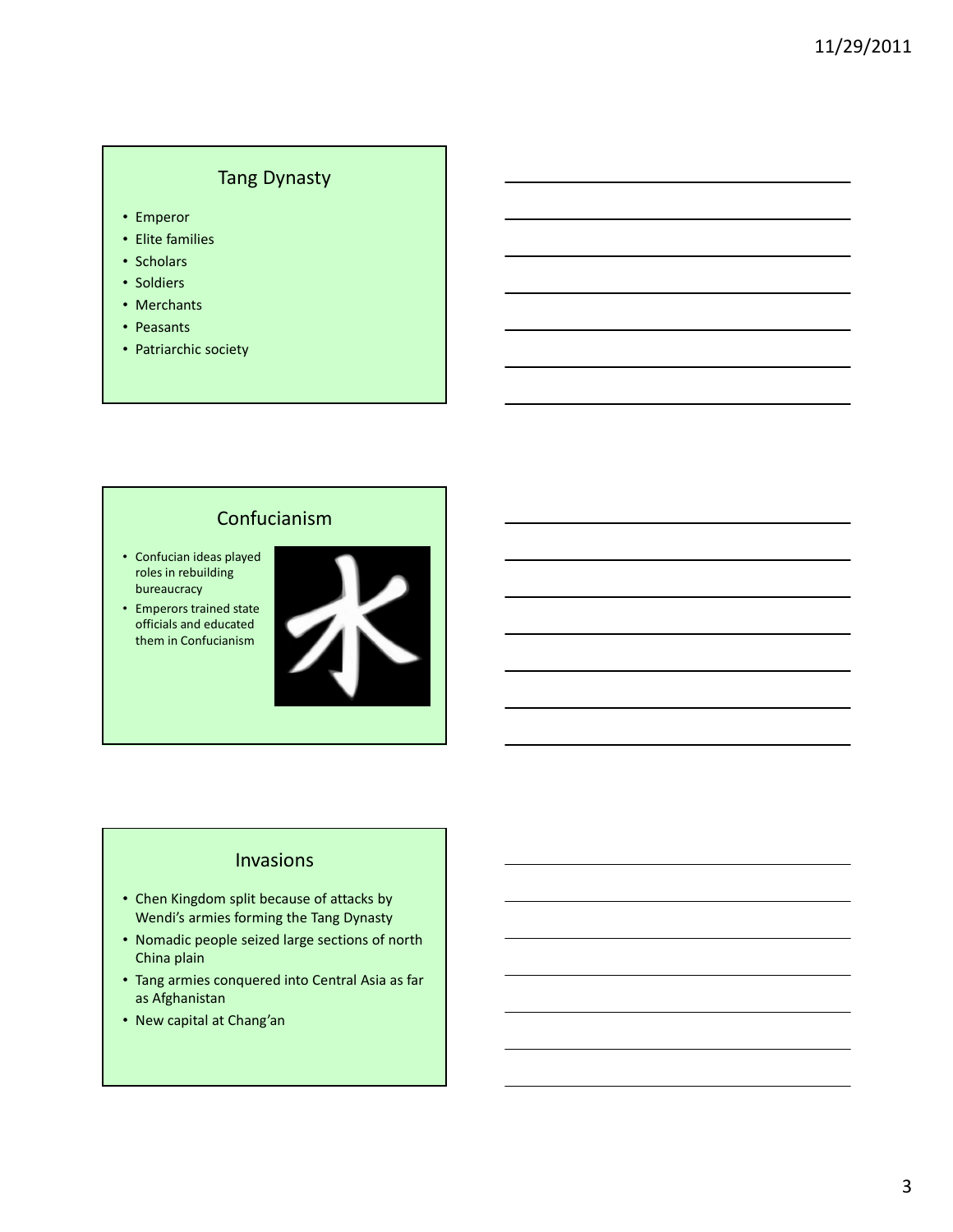#### Political System and Power

- Well educated bureaucracy
- Tang tried to rebuild and expand the bureaucracy
- Aristocratic control declined and their role in history reduced
- Power was shared by a succession of imperial families and bureaucrats
- Executive department ran empire

# Economics

- Established granaries
- Tang armies recruited from Turkic nomads
- Taxes were lowered
- Peasants were taxed with a portion of their crops



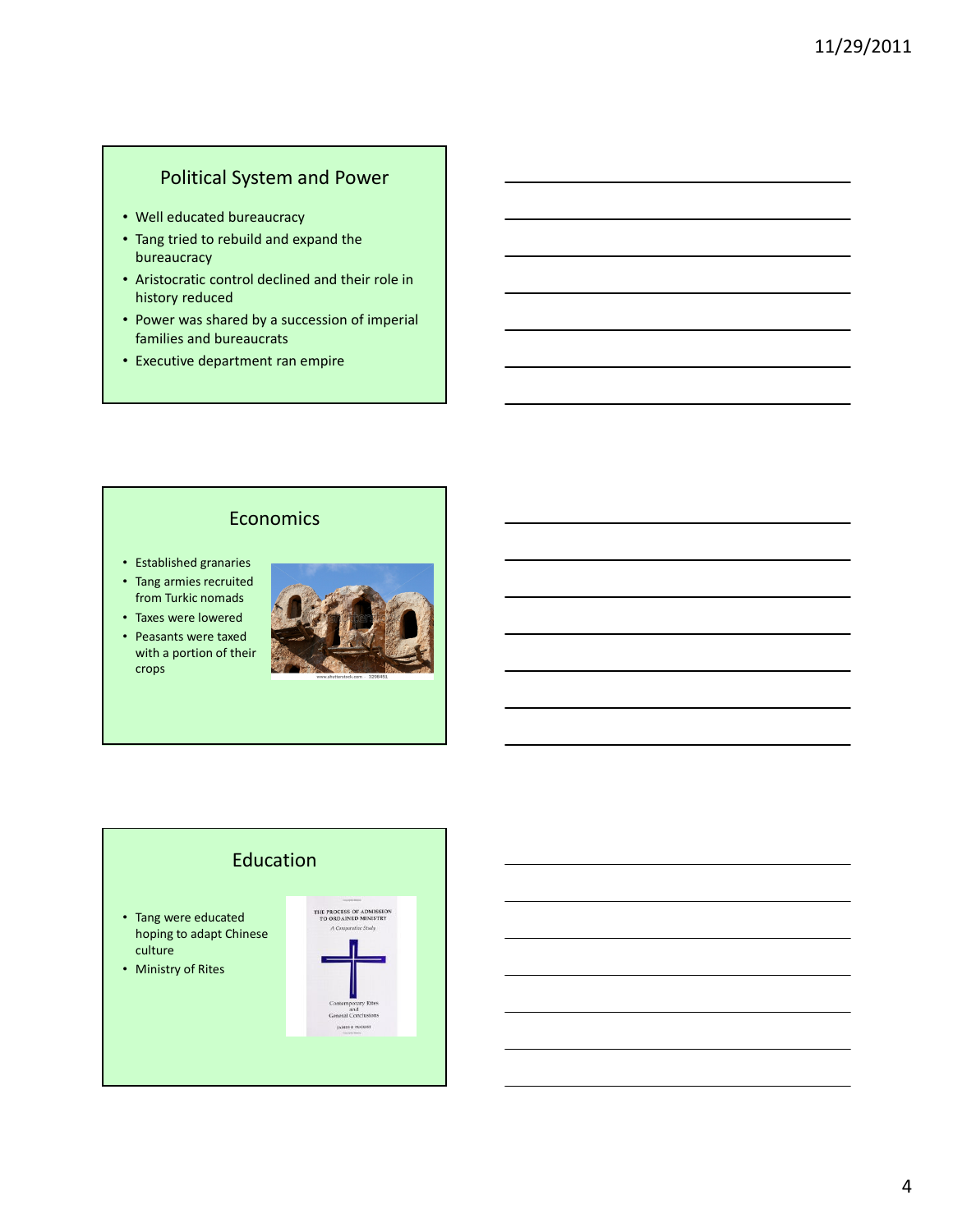#### Buddhism

- During the Tang dynasty, it had political and social influence
- New forms of Buddhism: – Zen (Japan): stressed meditation and appreciation of artistic beauty
	- Chan (China): stressed meditation and appreciation of artistic beauty
	- Pure Land: stressed salvationist aspects
- Buddhists began to set up monasteries



## Buddhism (cont.)

- Daoists and Confucian rivals became upset with the popularity of Buddhism
- Confucian scholars said Buddhism posed a fundamental economic problem to the imperial order
- Religious lands and workers cannot be taxed
- Emperor Wuzong openly persecuted Buddhists, destroyed shrines, and forced monks to return to civilian lives

# Collapse of Tang

- General weakening of the imperial control
- Tang emperor delegated resources and political power to regional commanders
- Nomads used the political divisions to gain entry to the empire and overtake large areas
- Bad economic conditions led to many revolts, most led by peasants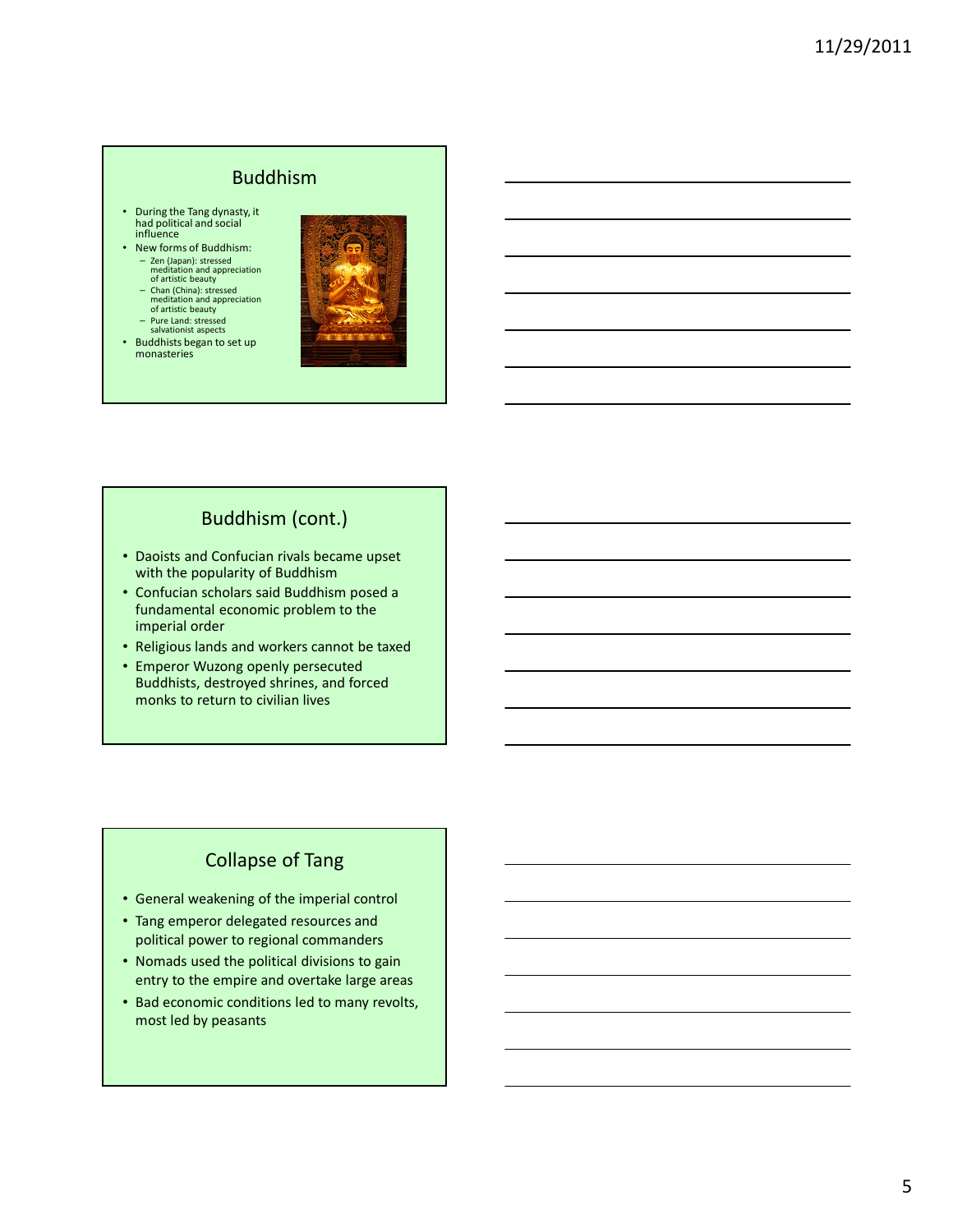## Restoration of Empire

- 1960 Zhao Kuangyin tried to unite China under a single dynasty
- Founded Song Dynasty
- Paid tribute for protection to Liao dynasty
- In order to prevent the diffusion of power, only civil officials could govern and military commanders were rotated

#### Education of Song Dynasty

- An importance was put on education in the Song dynasty
- Every 3 years exams were given at 3 levels: district, provincial, imperial
- A revival of Confucian ideas had scholars trying to recover long lost texts and setting up libraries

## Song Ideas

- Adapted the idea of mutual divorce and arranged marriages
- Created junks from the Islamic boats
- Developed painting and poetry
- Started using flying money
- Gave cheap loans

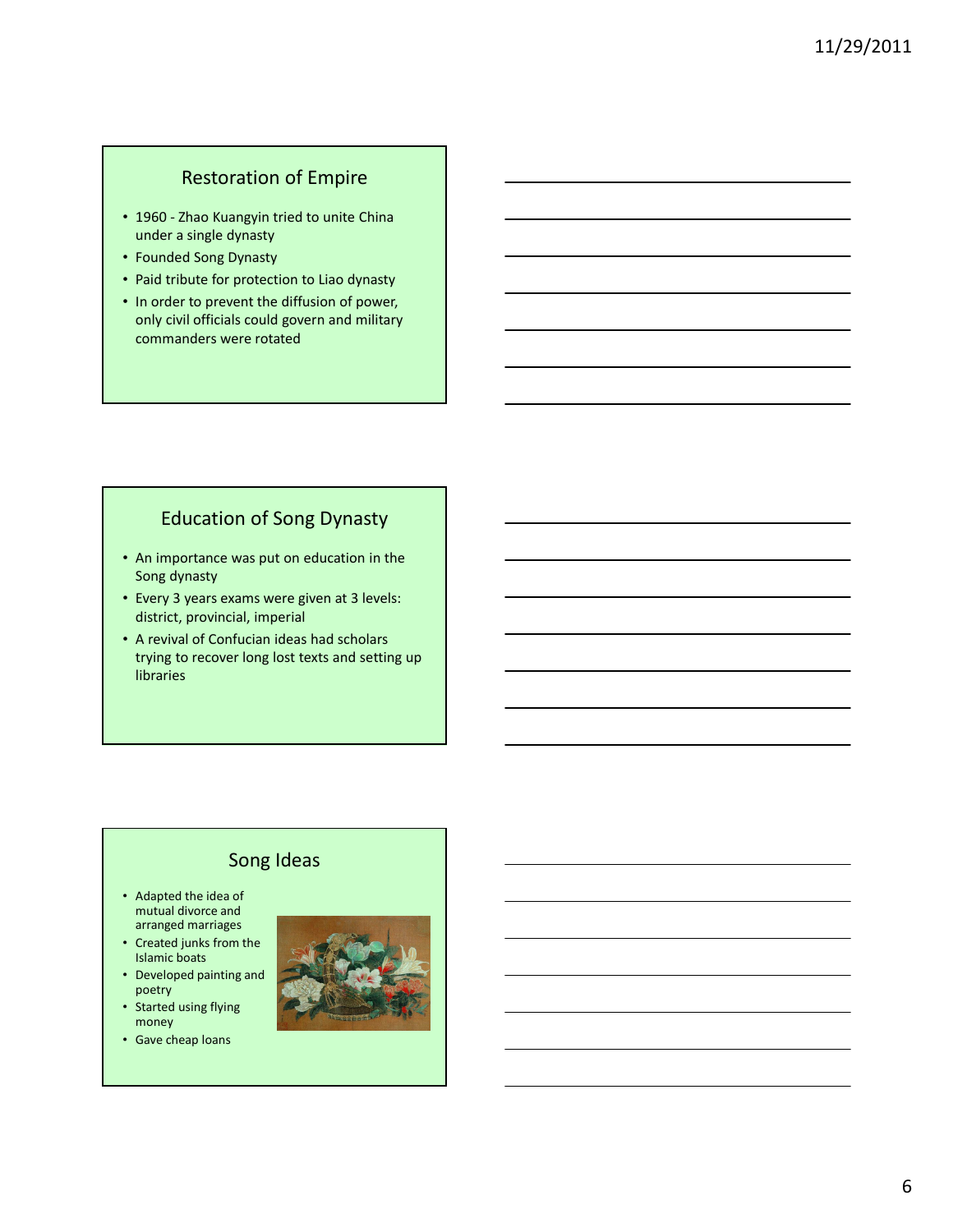#### Invasions

- The Tangut tribe established a kingdom on the northern border
- Paid tribute for protection
- Jin invaded and overthrew the Tangut
- Forced the Song into southern China
- Divided northern and southern China
- Discovered fertile land



## Economic Growth

- Developed the grand canal
- Started producing rice
- Silk routes reopened
- Offered peasants equal land opportunities
- Population started to grow



# Political Reform

- Wang Anshi created multiple reforms
- Encouraged agricultural expansion and taxes
- Reason for economic growth and development
- Emperor changed and reforms were thrown out
- Empire started to decline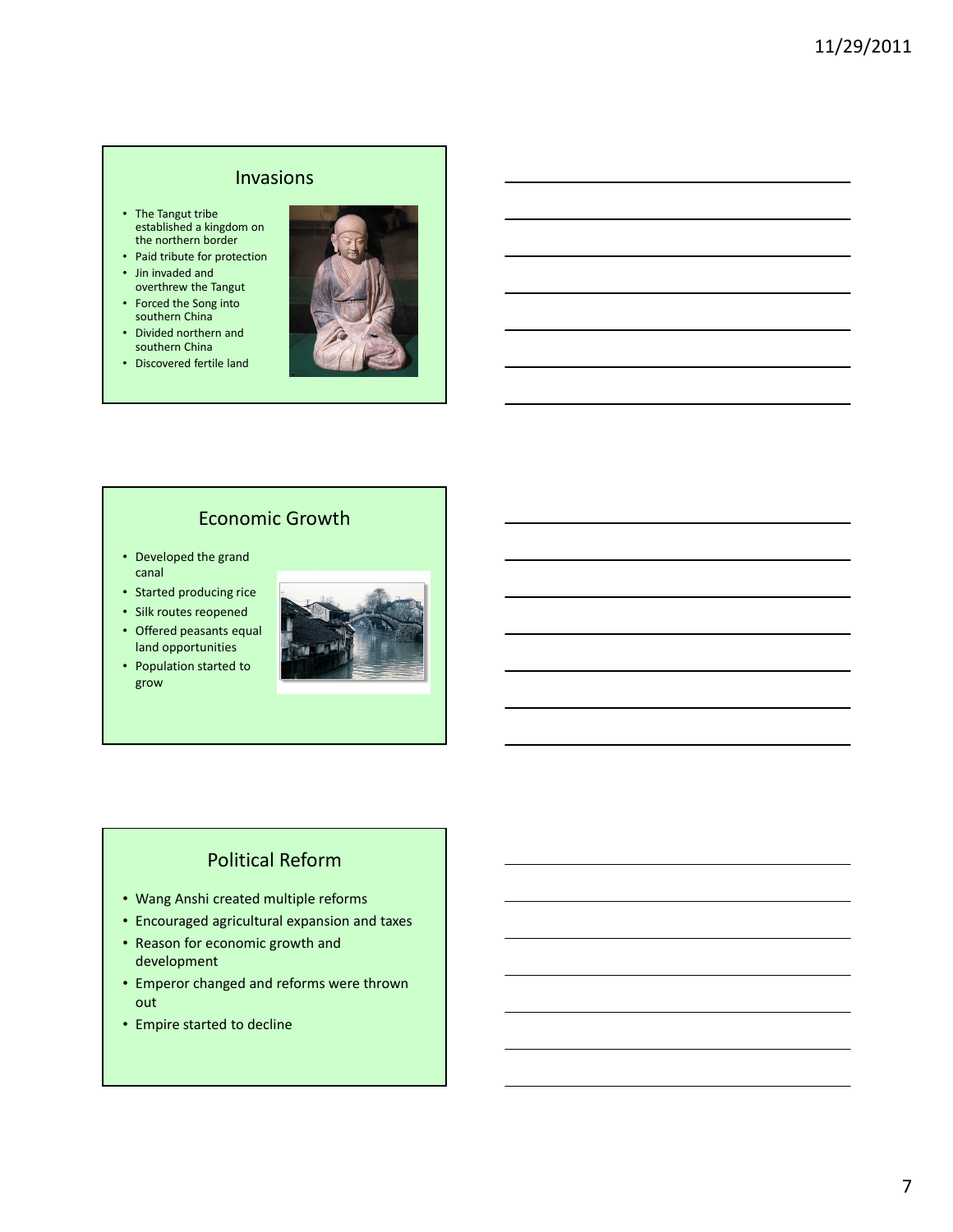## Collapse

- Population grew too rapidly
- Army became too expensive
- Paid for scholastics instead of fortifications
- Growing power of the Jin
- Expensive world exploration

#### AP Questions

- 1. The era of the Tang and Song rule is called the "golden age" of China because…
	- a) It is the only period of Chinese rule in which foreign trade and ideas had little influence
	- b) The Chinese abandoned naturalistic subjects like landscapes in favor for more "modern" abstract, non-representational art
	- c) The Chinese government seized the wealth and land controlled by Buddhist monasteries
	- d) This was the era of the discovery of explosive powder, the abacus, moveable type, and the first use of coal for energy

#### AP Questions

- 2. The primary function of the scholar-gentry class in Tang and Song China was…
	- a) To teach the Confucian-based university system
	- b) To spy on the land-based elites in the distant provinces
	- c) To administer the imperial, provincial and local governments
	- d) To create innovative scholarship, artwork and technology advances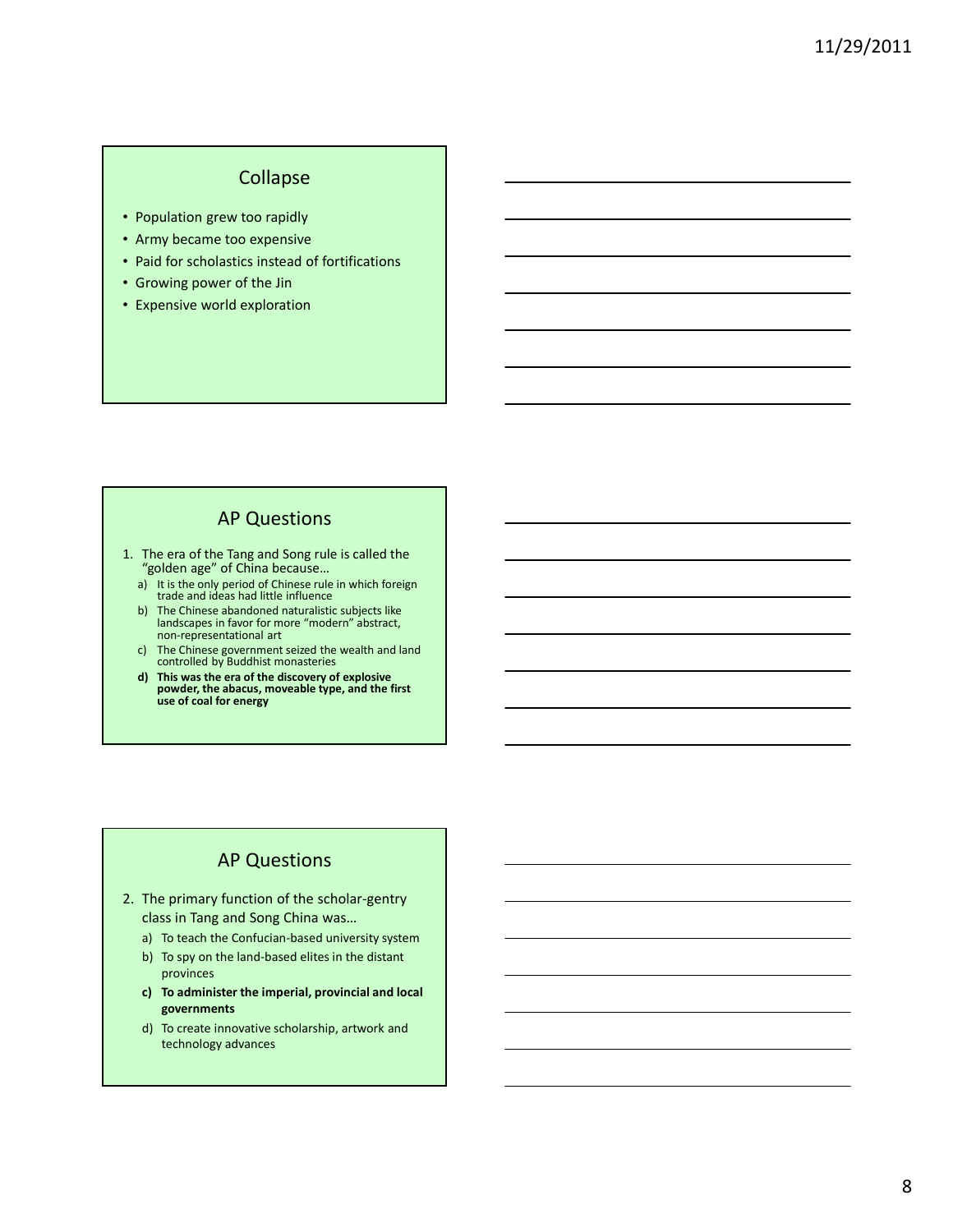#### AP Questions

- 3. Why did Buddhism become a significant belief system in Tang China?
	- a) Confucian scholars preferred it to Islam, which was banned as a foreign religion
	- b) The scholar-gentry class embraced it as a means of insuring their dominance over women
	- c) It offered social opportunities to commoners, to women, easily mixed with Daoist and Confucian ideas, and had royal patronage
	- d) It was brought into China by humble slaves whose behavior the Chinese admired

#### AP Questions

4. Tang military expansion into central Asia…

- a) Led to constant warfare between the Chinese and the Muslims
- b) Promoted renewed commercial contacts between China and west Asia
- c) Obtained land to settle large Chinese population surpluses
- d) Was easily defeated by the Turks and other pastoral nomads

#### AP Questions

- 5. What were the long-term consequences of new maritime technological advances such as the sea-going "junk" and the magnetic compass?
	- a) A renewed focus on engineering and scientific work in the universities
	- b) Combined with the Grand Canal, they dramatically increased north-south trade within China
	- c) They facilitated dramatic increases in overseas trade in the eastern hemisphere
	- d) The scholar-gentry class became worried about the power of the rising merchant-class in the coastal urban areas